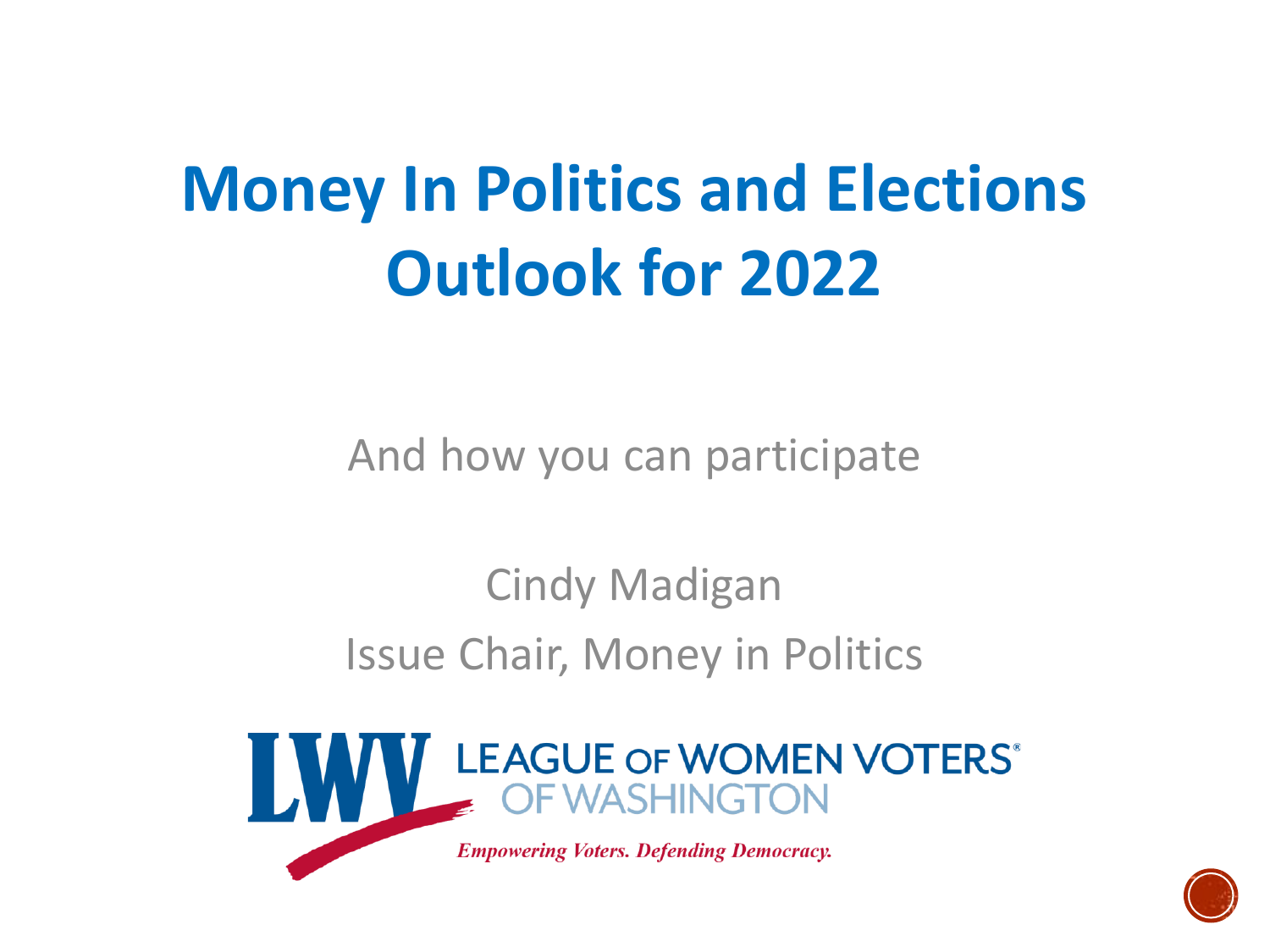#### **LWVWA Money in Politics & Elections**

- Introduce presenters
- Brief outlook of legislation for 2022
- Opportunities for action
- This will be a high-level overview.

Type questions in the Chat or raise your hand during Q&A at end





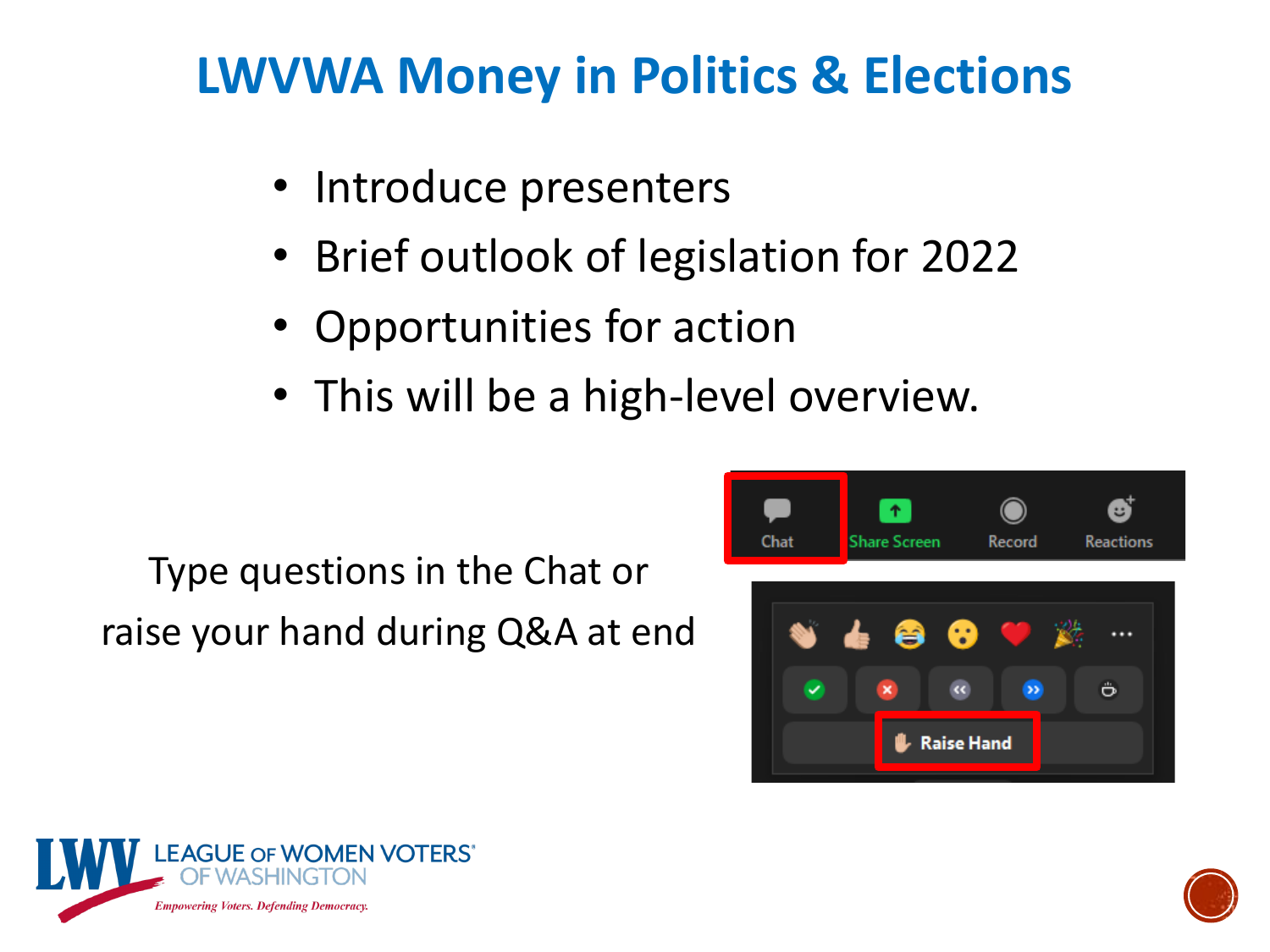#### **Presenters and Topics**

- Cindy Madigan, Issue Chair Money in Politics
	- − PDC request legislation
	- − Removing Advisory Votes from Ballot
- Carol Sullivan, Advocate
	- − Local Options Bill
	- − RCV for Presidential Primaries
- Cindy Black, Fix Democracy First
	- − Back End Voter Registration
	- − Voting Rights Act Enhancements
	- − Democracy Vouchers



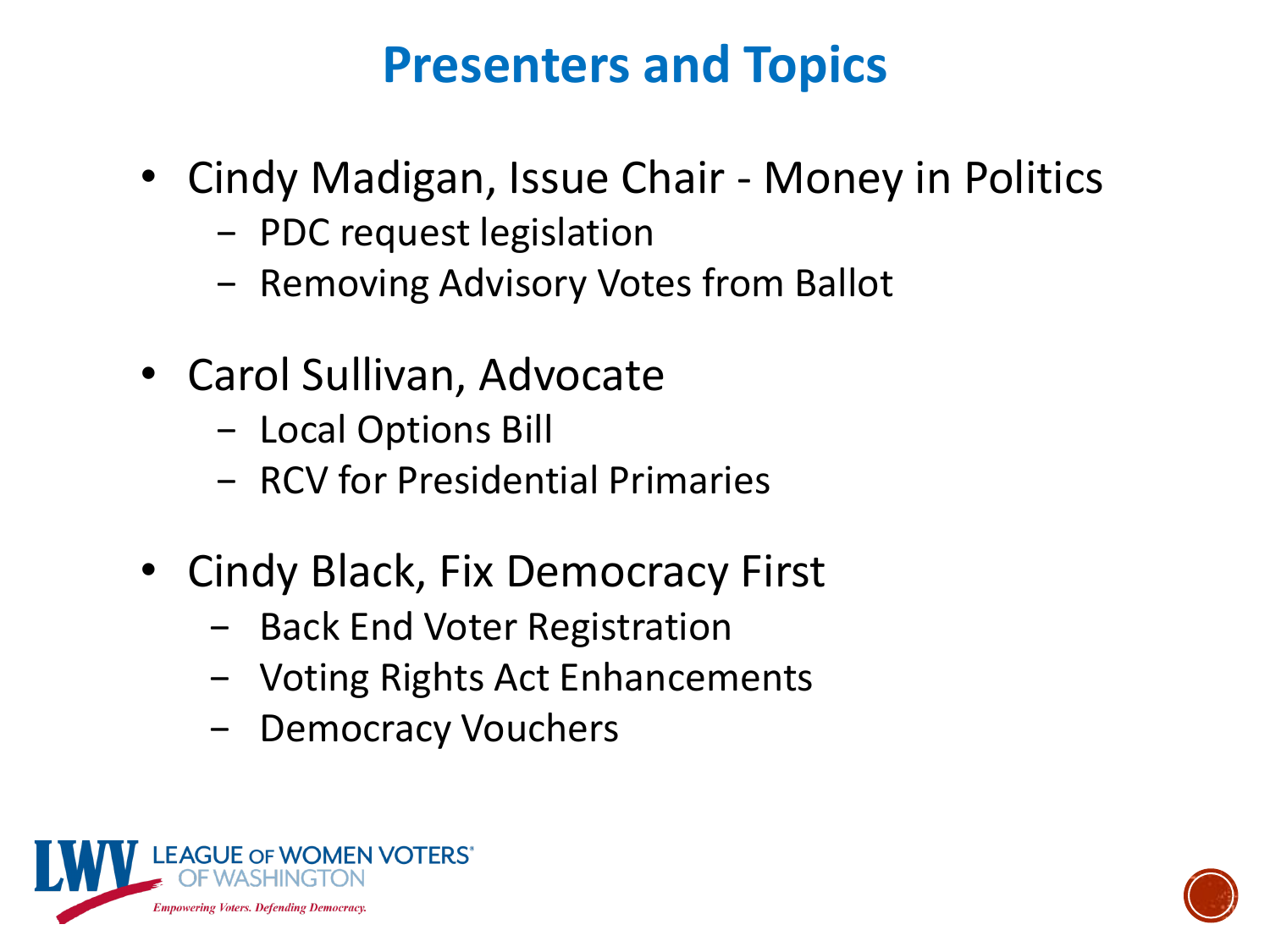### **Public Disclosure Commission**

• Mission & History



- − 1972 initiative 276 public right to know about financing of political activity in this state
- − 1992 I-134 contribution limits and campaign restrictions
- **Legislation** 
	- − PDC Request
		- Update reporting to align with voting period (when ballots arrive through election day)
		- **Grassroots lobbying sponsor identification**
		- Disclaimers on misleading political ads
		- PDC Transparency Account



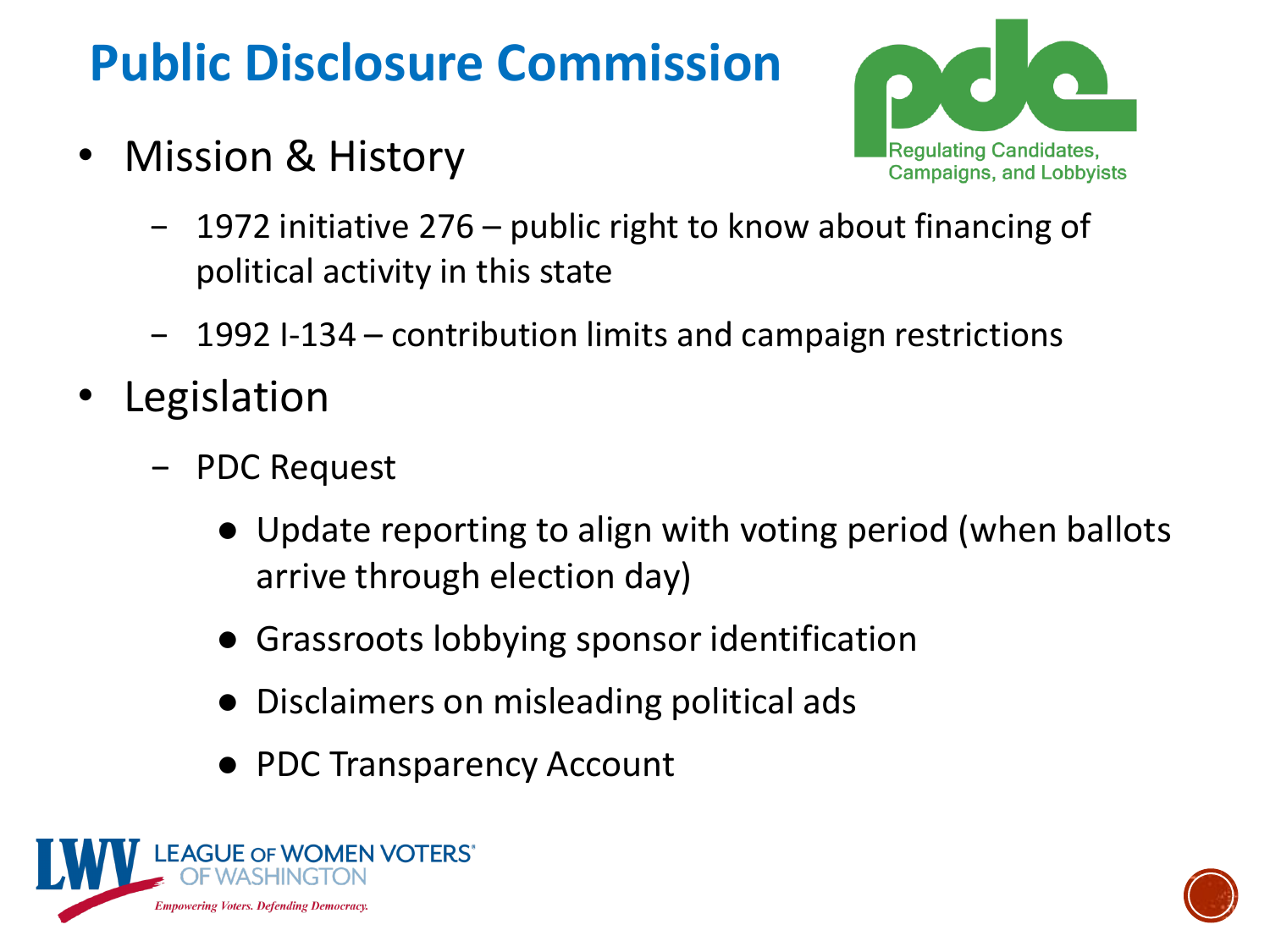#### **Advisory Votes on Ballot**

- History
	- − 2008 initiative 960, on ballots in 2012
	- − Results of vote do not change law
- Legislation
	- − **SB 5182 - 2021-22**

tax for certain specified business extrain<br>rat ten y2.253,000,000 in its<br>ist ten years, for<br>is triment so first ten years, 000<br>Jovernments, for Advisory Votes government spending.<br>This tax increase ding. government spending.<br>This tax increase should be:<br>Repealed tisory Vote No. 20 cond Substitute House the legislature imposed, Maintained out a vote of the Advisory Vote No. 25 a vote of the<br>an additional wage Substitute House Bill 21 for long-term care The legislature imposed, sting an without a vote of the amount in its people, an additional business and

- Easier for new voters and voters with English as a second language to complete ballot
- − Voters save time wasted on research that has no impact on our laws
- Saves time, money, and administrative resources



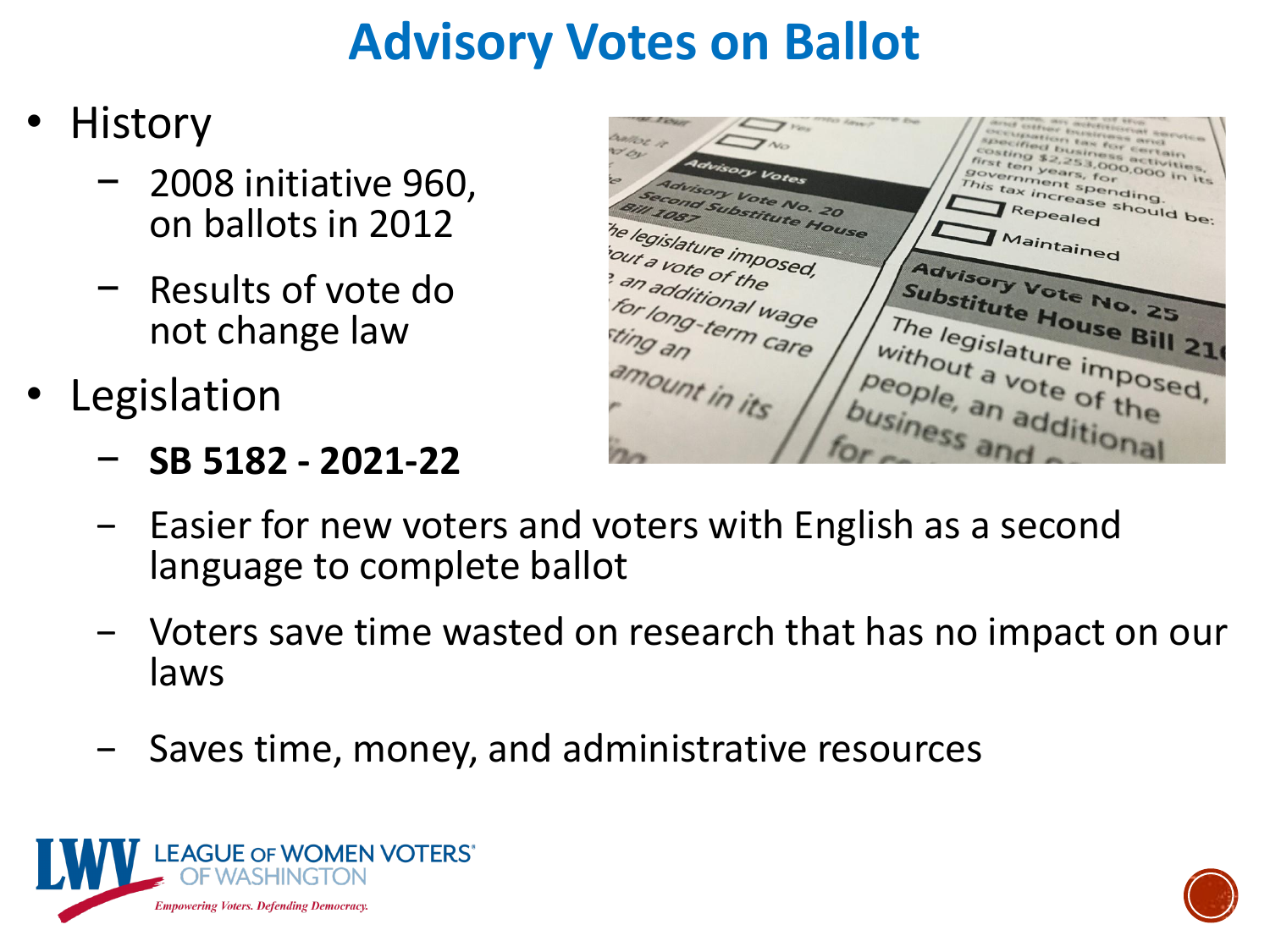#### **Local Options Bill - SHB 1156**

| Your Ranked-Choice Ballot                                                             |                  |                  |                 |                  |
|---------------------------------------------------------------------------------------|------------------|------------------|-----------------|------------------|
| frank up to 4.<br>condidates.<br>Mark as were then<br>5 percent in earch.<br>rations. | First.<br>Ghoine | Second<br>Chains | Third<br>Chaine | Fourth<br>Chaine |
| Caradiciate &                                                                         |                  |                  |                 |                  |
| Candidate R                                                                           |                  |                  |                 |                  |
| Candidate C.                                                                          |                  |                  |                 |                  |
| Candidate D                                                                           |                  |                  |                 |                  |
|                                                                                       |                  |                  |                 |                  |

- Has bi-partisan support in WA Legislature
- Ready for House Vote!
- Gives options to local jurisdictions up to County level
- Does not mandate change



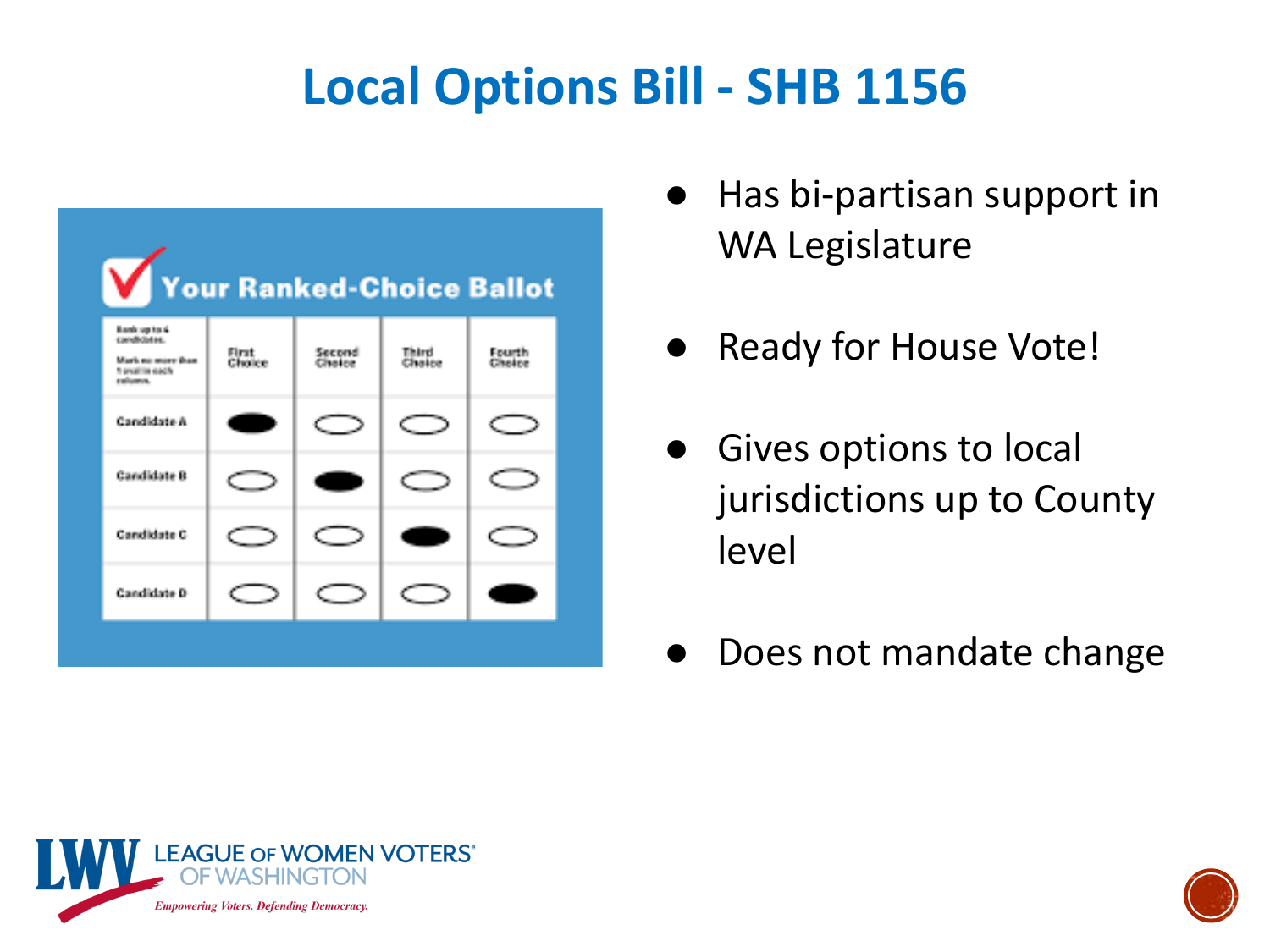#### **Local Options Bill - SHB 1156**

- Directs WA SOS to adopt uniform implementation
- RCV Workshop for County election administrators
- **RCV** is easy to learn!
- 95% of NYC voters satisfied with RCV in mayoral race

#### **LOCAL OPTIONS FOR LOCAL ELECTIONS** Other things the bill does to strengthen **Local Support** local control over elections:

Gives local governments the option to shift odd year elections to even years, allowing them to save money.

Allows the state to help local governments implement options and cures to Washington Voting Rights Act Violations.

The greatest effect of this bill is to allow local governments to adopt more accurate voting methods that also save money.





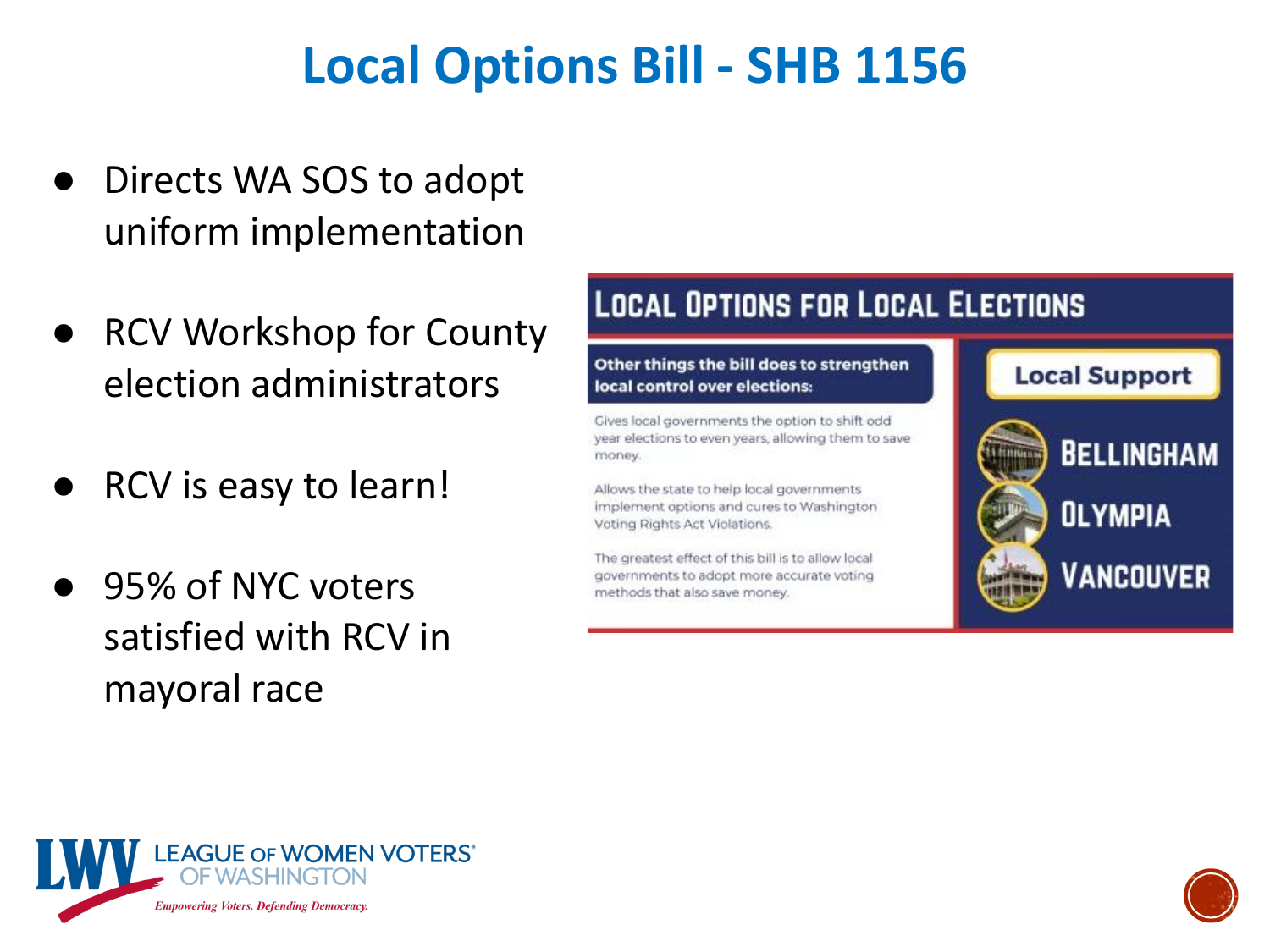#### **Ranked Choice Voting for Presidential Primaries**

- Counties run elections, parties allocate delegates
- Nearly 400,000 votes over 25% of Dem. primary votes "wasted"in 2020
- AK, KS, WY, HI, NV used RCV for '20 Pres. Primary
- Chosen candidate has broad support



The Economist



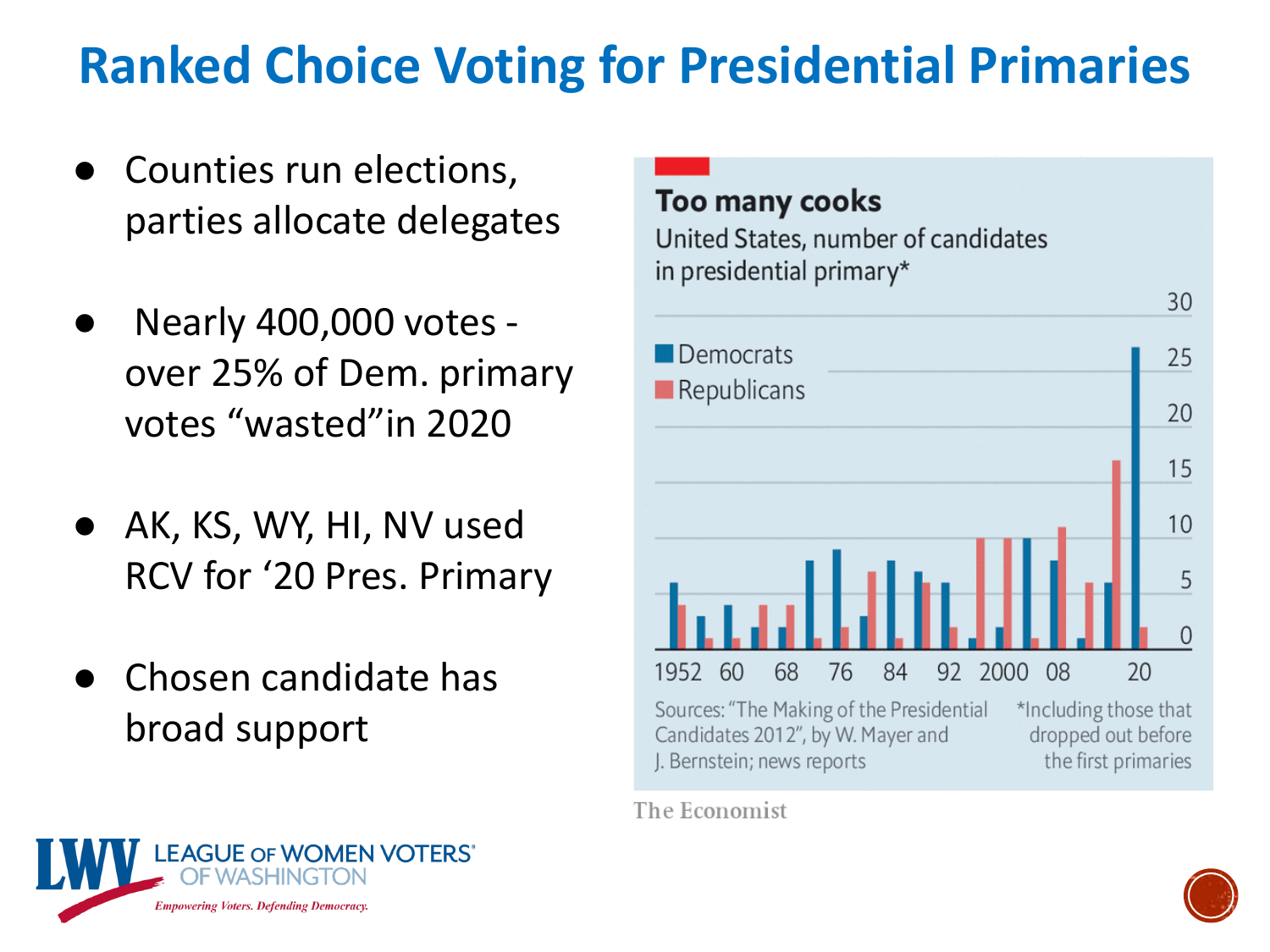#### **Upgrade to Back-End Automatic Voter Registration**

### **BACK END**

An eligible citizen visits a designated AVR agency and completes a transaction without being offered the opportunity to decline registration. There is no conversation - it happens automatically.

After the agency transaction is complete, the state election authority contacts the individual and offers the chance to opt out of registration and to register with a political party.

**MORE EFFICIENT, EFFECTIVE AND SECURE.** 

# #VOTESAct

# **FRONT END**

**An eligible citizen visits an AVR agency, completes a** transaction and has the chance to opt out of registration during the transaction. This requires a conversation and registration is not automatic.

Eligible citizen decides whether or not to register during the state agency transaction for other, unrelated business.

**Raelene Gold Sherri Dysart** presents a possible language barrier.

If a voter does not opt out in that moment, meets the *Committy criteria and clears any other relevant reviews,***<br>they will be registered to vote or their record will be** updated.



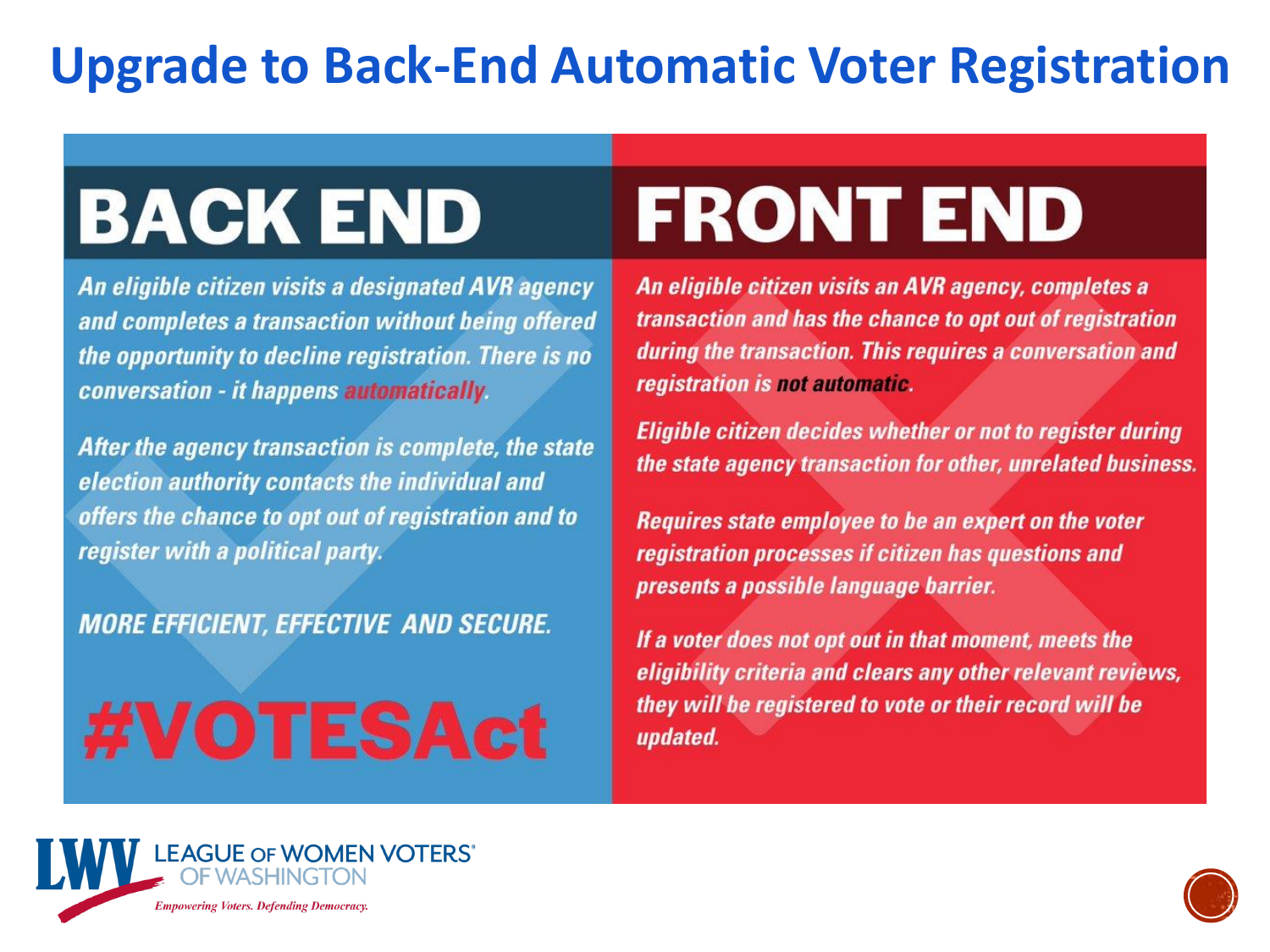#### **Benefits of Back-End Automatic Voter Registration**

- **Increased Registrations**
- **Streamlines Updates**
- **More Accessible**
- **Protects Non-Citizens**
- **Time & Cost Savings**





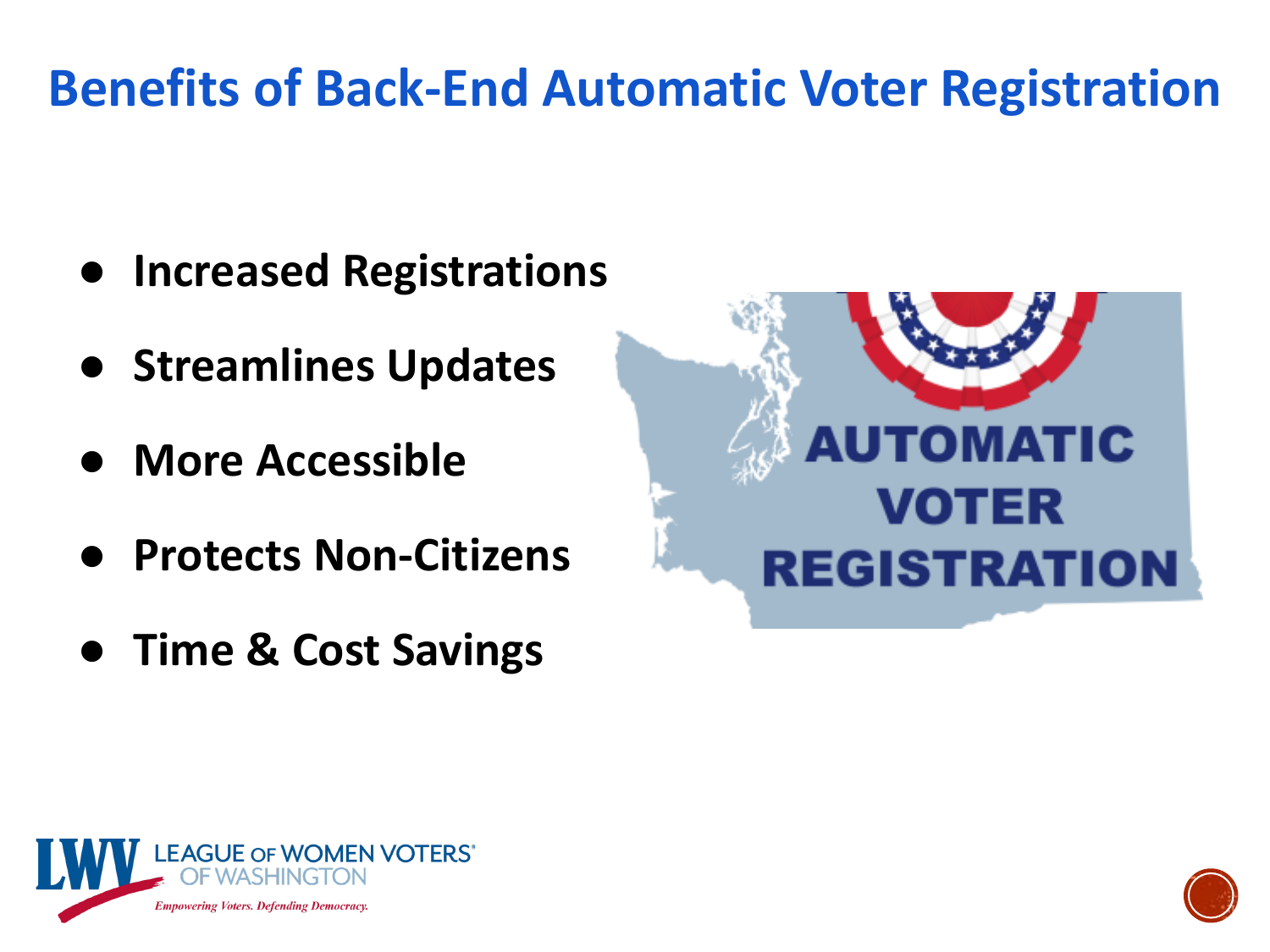#### **Enhancements to the**



- Closes a loophole
- Courts can't pay undue deference
- Allocates attorney fees for notice letters
- **Expands violations**
- **Establishes court remedies**
- Mandates pre-clearance
- Allows expansion of number of seats



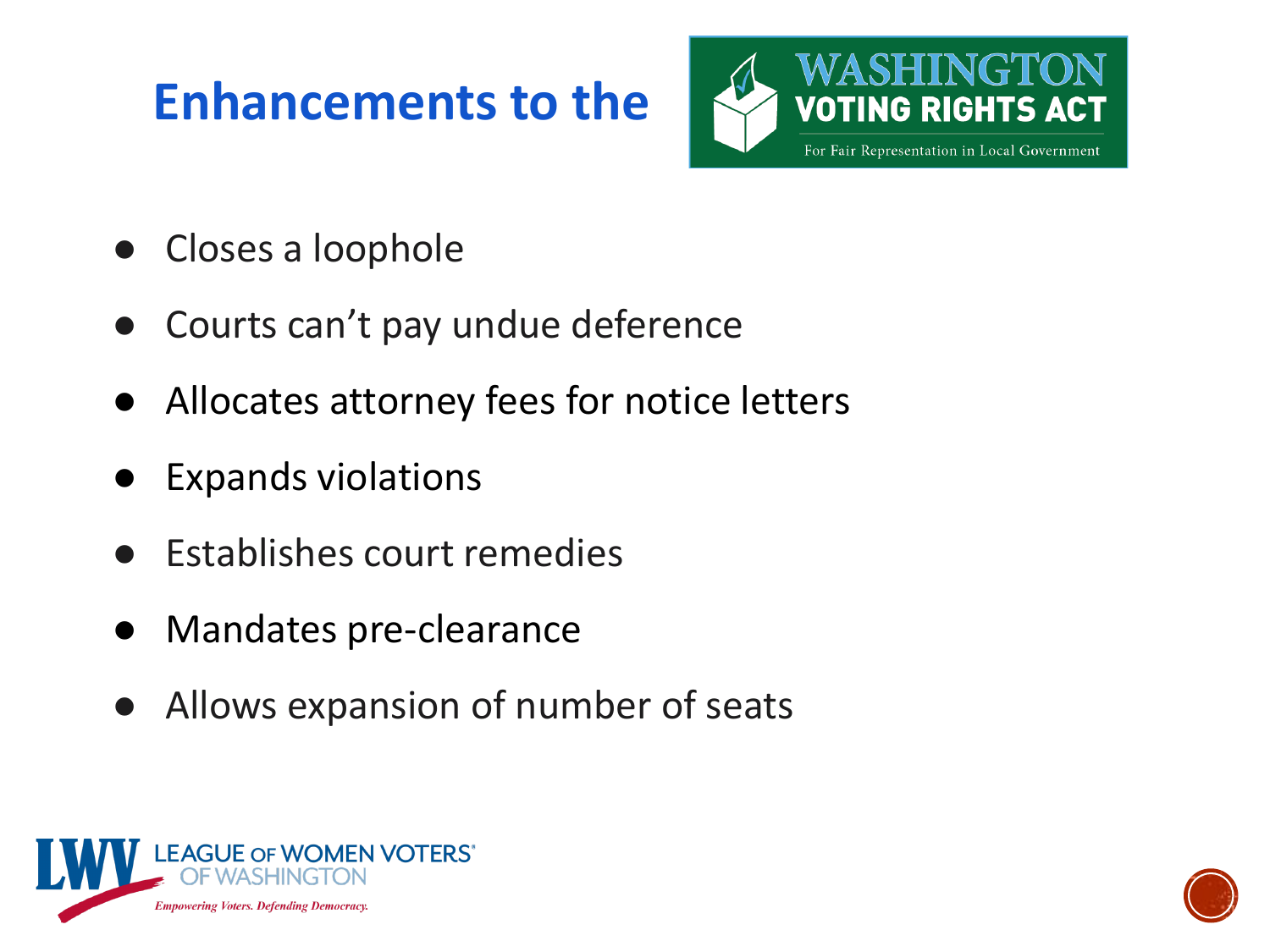#### **Public Funding of Elections - Democracy Vouchers**

- Seattle's Democracy Voucher Program
- Expanding the program
- Statewide course of action coalition forming
- Evaluating best ways to run and support





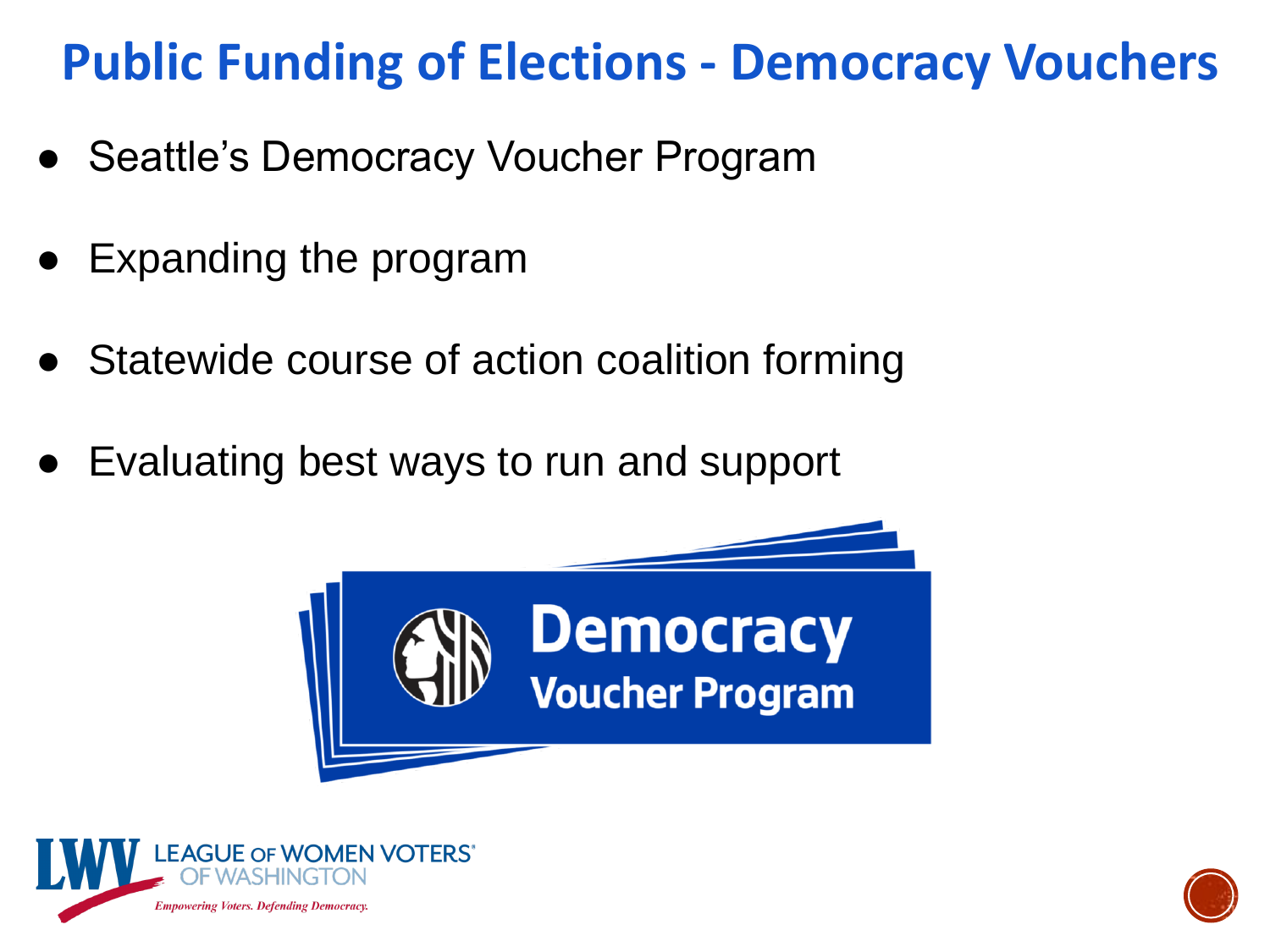#### **Volunteer Opportunities**

- **Survey the legislative session**: search in **Leg.WA.gov** for bills of significance to money in politics and elections concerns and perform a preliminary evaluation for bills of interest.
- **Legislative bill evaluation** read bill text and related documentation and summarize in terms of LWVWA and LWVUS policy positions; recommend for or against position. Monitor progress through the legislative process. This is a fast-paced activity.
- **Fact checking** positions of some other organizations can seem extreme and may use dubious facts. Determine what is true and what is false.
- **What would you like to do?**